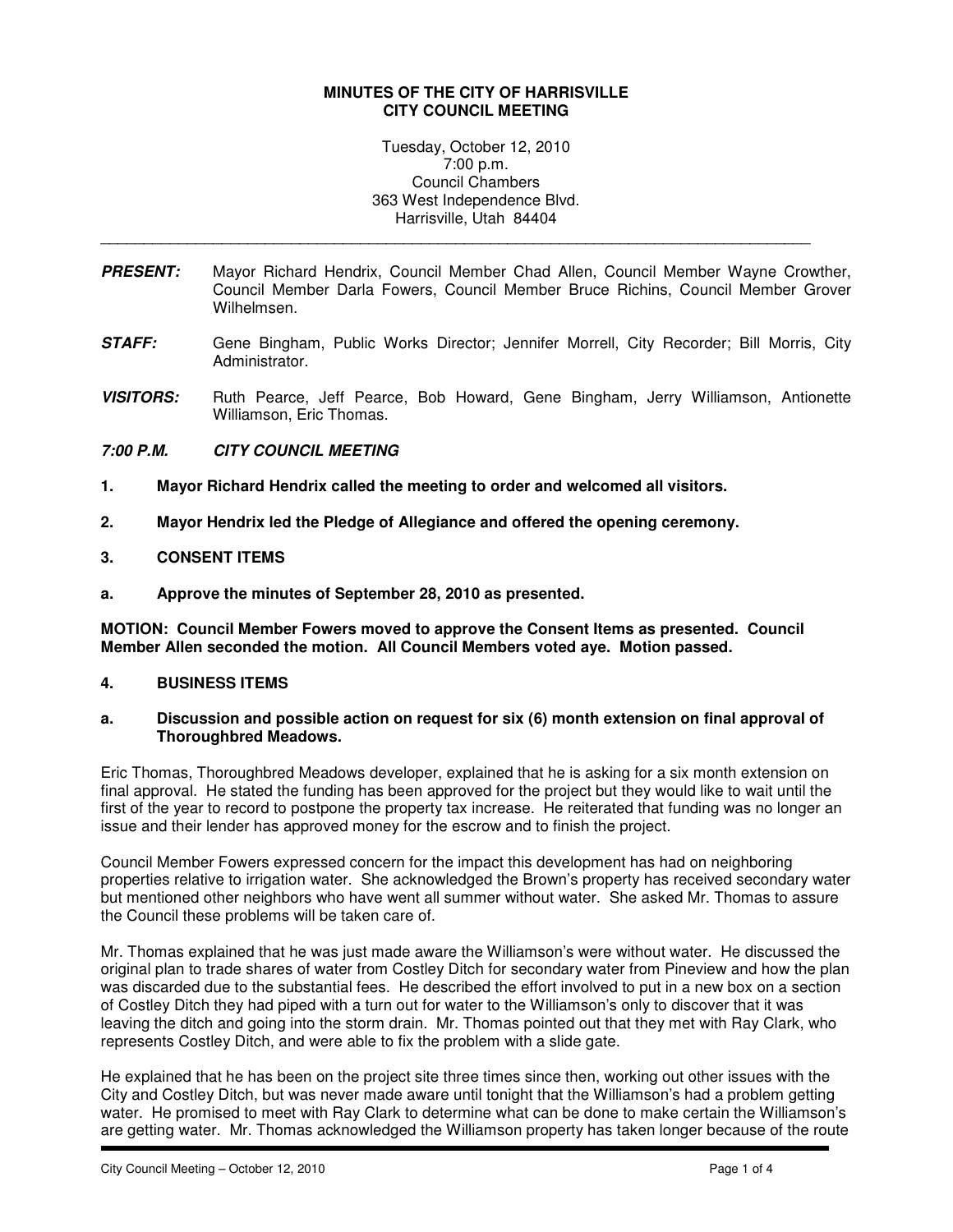they originally took with trying to get water from Pineview. He also offered to walk the ditch to ensure the debris is cleaned out and water is getting through.

Council Member Fowers asked if there were issues with the Butter's property. Bill Morris said the Butters have expressed some concern about their secondary water. Mr. Thomas said he was unaware of problems with the Butter's property and noted that nothing has changed since the subdivision was started, aside from them piping the ditch. Mr. Morris said he would refer the Butters to Mr. Thomas so they could discuss their concern.

Council Member Crowther asked why it took so long to get the Brown's secondary water put in. Mr. Thomas explained it was a connection issue with Pineview and mentioned the Browns have had water all along but the line was never put in giving them a connection. Council Member Allen asked Mr. Thomas if he foresees any further problems. Mr. Thomas said the whole project has gone back and forth over Costley Ditch but everything seems to be resolved. He explained how the ditch was piped and mentioned they are staying in contact with Ray Clark in case adjustments are needed.

Council Member Wilhelmsen expressed concern that the lines of communication stay open if there is no water in the spring. Mr. Thomas said once they complete the ditch piping the responsibility for water flow belongs to Costley Ditch. He emphasized they will remedy anything they have effected but Costley Ditch still has the main responsibility for water flow. Mayor Hendrix asked if it is Costley Ditch that provides water to the Williamson's. Mr. Thomas affirmed that it was and noted that the portion of the ditch providing water to the Williamson's is not piped.

Mr. Thomas explained again the areas of open ditch that will need to be piped. He said Costley Ditch requested that they pipe a certain portion of the ditch in the spring and then wait until the end of the water season to complete the rest once the water is turned off. He said they will pipe the other two ditches and explained that the ditch to the Williamson's was not piped this year because of the issue with Pineview. Mr. Thomas said had they been made aware of the issue they would have piped it sooner.

He reiterated that they were under direction from Costley Ditch to pipe the remainder of the ditch once the water was turned off so it would not affect the users downstream. He said there is approximately 500 feet of pipe that needs to go in on the two ends and most likely it will be done this fall or in the spring depending on how wet it is. Mr. Thomas reminded everyone it was the responsibility of Costley Ditch to get water to the users and it is not the City's responsibility. He apologized to the Williamsons and to the Council for the mix up on the Williamson property.

Council Member Allen mentioned the frustration that the Browns had and emphasized the need to communicate. Mr. Thomas explained that there was communication with Mr. Brown and his brother but there were other issues regarding the fees for the connection that were part of the hold up.

Council Member Richins asked how much of the infrastructure for Thoroughbred Meadows is in place. Mr. Thomas said everything is in except for curb and gutter, asphalt, sidewalk, and the piped portion of the Costley Ditch on the two ends that he previously described. He said all the underground utilities including sewer and storm drain are complete. He mentioned a portion of the storm drain line that runs through the Brown's driveway to Larsen Lane has been on hold while the Browns made a decision about saving some trees. He said now that the wall between Browns and Butters is built they have given permission to tear out the trees. Mr. Thomas said the plan is to have the improvements complete in six months going forward from January noting they will pave the roads once the asphalt plant opens in the spring.

Council Member Crowther asked Mr. Bingham for his thoughts on the subdivision improvement plans. Mr. Bingham asked Mr. Thomas if he was planning to record once their escrow is put up. Mr. Thomas confirmed that was his plan and the reason he is asking for this extension. Mr. Bingham explained the complications added to this project when Richmond America folded previous to Mr. Thomas being involved. He said the City may need to go in and inspect the storm drains to make sure they are still functioning and noted he has a current file on the infrastructure. Mr. Thomas said the plat is ready to be signed and recorded.

Staff members clarified that the six month extension would start on October  $27<sup>th</sup>$ . 2010.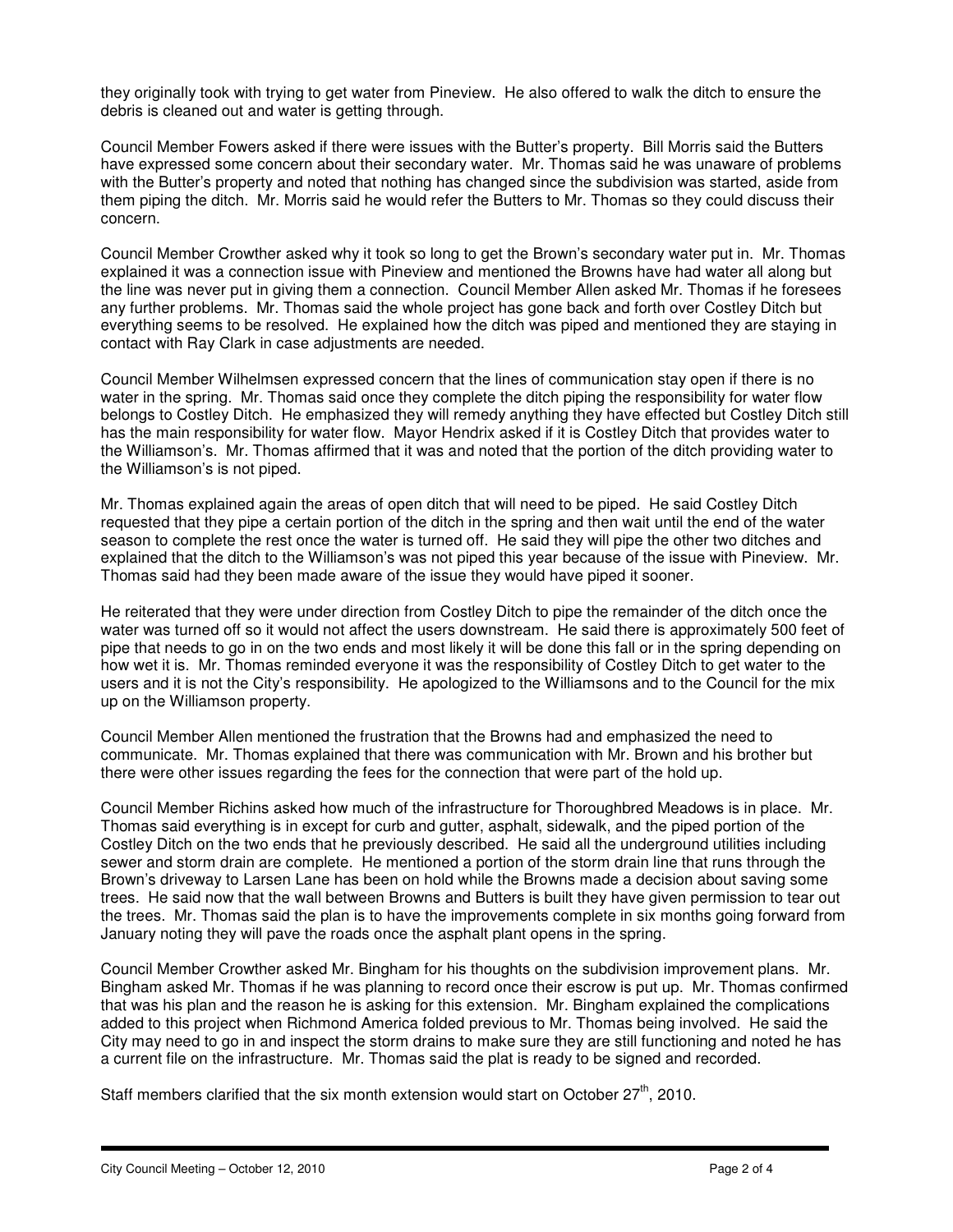**MOTION: Council Member Allen moved to approve a six month extension on final approval of Thoroughbred Meadows. Council Member Wilhelmsen seconded the motion. All Council Members voted aye. Motion passed.** 

### **b. Discussion and possible action on approval of Val Kotter & Sons for the 2010-11 annual Sanitary Sewer Internal Inspections project.**

Mr. Bingham discussed the importance of these annual video inspections and asked the Council for approval to do another phase of the sanitary sewer internal inspections. It was mentioned that this has been done since 1998. Council Member Richins asked Mr. Bingham to explain the professional services agreement with Val Kotter & Sons and how it came about. Mr. Bingham referred the Council to his memo in their packet. Council Member Allen asked if he was satisfied with the work done by Val Kotter & Sons. Mr. Bingham said they have done very satisfactory work.

### **MOTION: Council Member Crowther moved to approve Val Kotter & Sons for the 2010-2011 Sanitary Sewer Internal Inspection project for \$40,000. Council Member Fowers seconded the motion. All Council Members voted aye. Motion passed.**

## **5. Public Comments**

No public comments

### **6. Mayor/ Council follow up**

### **a. Planning Commission vacancies**

Mayor Hendrix discussed Mike Norseth resigning and Bob Howard, who was an alternate, being appointed to take Mr. Norseth's place. He explained that we need to come up with a name for an alternate and also mentioned that the terms for Paula Knighton and Steve Weiss expire at the end of this year. He asked the Council for their help in coming up with a list of names of individuals who would be willing to serve on the Planning Commission. Mayor Hendrix asked Council Members to take a look at the areas where they live and identify those individuals who might be interested.

Council Member Richins asked if this has been advertised recently and encouraged that it be advertised again. Mayor Hendrix asked Mrs. Morrell to put something in the November newsletter.

### **b. Mayor Pro Tem**

Mayor Hendrix pointed out that no one has been officially made mayor pro tem. He is proposing that Council Member Wilhelmsen be the mayor pro tem for the next two months and them he will appoint someone in January. Council Member Richins reiterated his request to have the name of the mayor pro tem put on the agenda for each meeting.

#### **After some discussion Mayor Hendrix appointed Council Member Wilhelmsen for the next eight months. All Council Members voted aye. Council Member Wilhelmsen was unanimously elected as Mayor Pro Tempore until June 30, 2011.**

Council Member Crowther asked that a Planning Commission update be included on the agenda for Mayor/Council Follow-Up. Mrs. Morrell went over assignments for the remaining months of the year.

Council Member Crowther asked Mr. Bingham if he does an annual storm drain inspection. Mr. Bingham said they incorporated a policy last April for new installation inspections. He explained that the storm drain was not as crucial as the sewer because there are less solids and corrosive gases. Council Member Crowther asked if there was interest in using a video trailer. Mr. Bingham explained the costs of using a video trailer and felt it would be hard to justify the expense for a city the size of Harrisville. Council Member Wilhelmsen asked if the sewer inspection project was cost effective for the City. Mr. Bingham stressed that the City has never had a sewer back up and said this is cheaper than buying our own equipment.